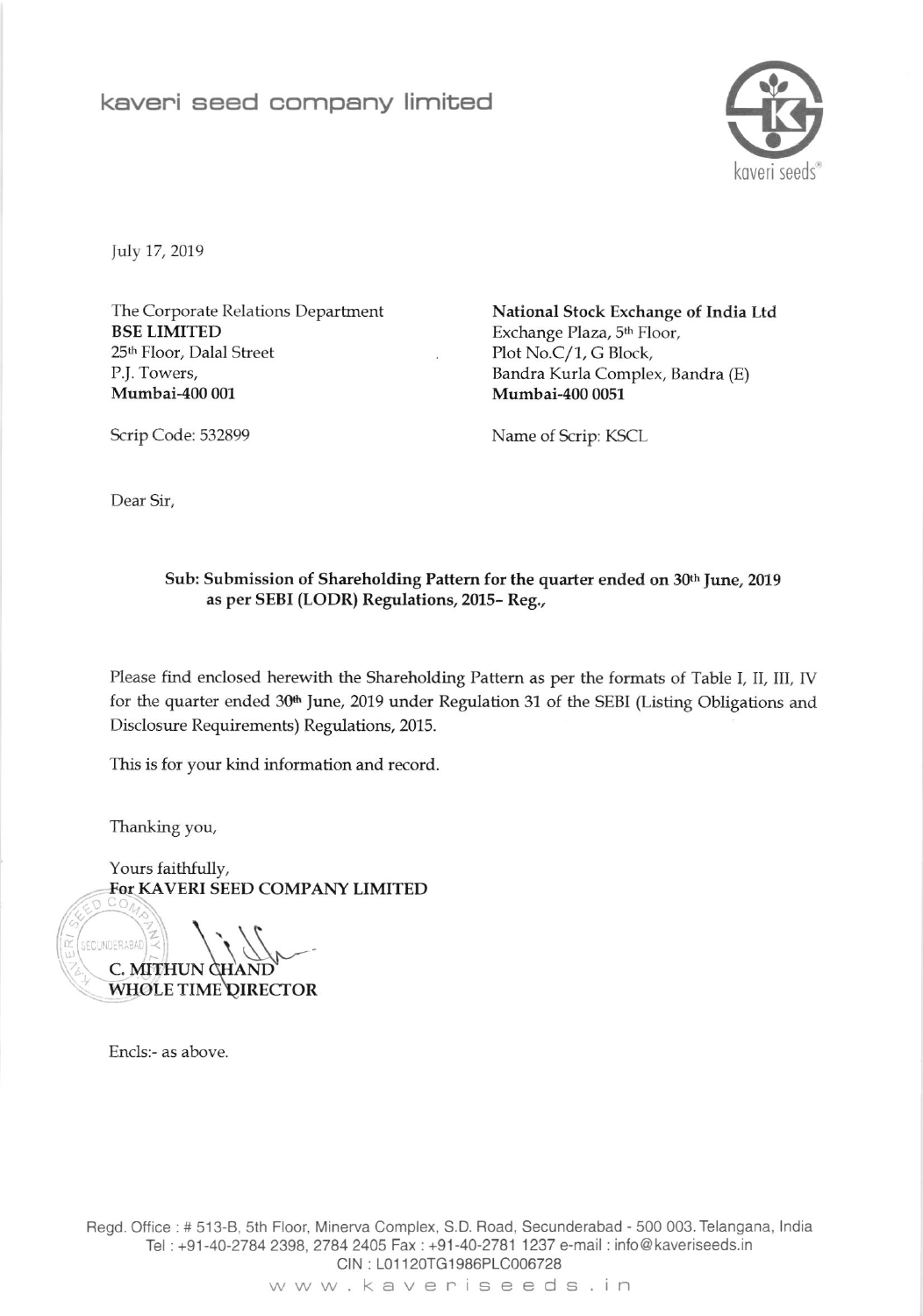| <b>Annexure - I</b><br>1. Name of Listed Entity:   KAVERI SEED COMPANY LIMITED<br>532899<br>3. Share Holding Pattern Filed under: Reg. 31(1)(a)/Reg. 31(1)(b)/Reg.31(1)(c)<br>30-06-2019<br>4. Declaration: The Listed entity is required to submit the following declaration to the extent of submission of information:-<br><b>Particulars</b><br>Yes*<br>No <sup>*</sup><br>Whether the Listed Entity has issued any partly paid up shares?<br><b>No</b><br>Whether the Listed Entity has issued any Convertible Securities or Warrants?<br>No<br>Whether the Listed Entity has any shares against which depository receipts are issued?<br>No<br>Whether the Listed Entity has any shares in locked-in?<br>No<br>Whether any shares held by promoters are pledge or otherwise encumbered?<br>No<br>* If the Listed Entity selects the option 'No' for the questions above, the columns for the partly paid up shares, Outstanding Convertible<br>Securities/Warrants, depository receipts, locked-in shares, No of shares pledged or otherwise encumbered by promoters, as<br>applicable, shall not be displayed at the time of dissemination on the Stock Exchange website. Also wherever there is 'No' declared<br>by Listed Entity in above table the values will be considered as 'Zero' by default on submission of the format of holding of specified | <b>Holding of Specified Securities</b>                              |  |  |  |  |  |  |  |  |  |  |
|-----------------------------------------------------------------------------------------------------------------------------------------------------------------------------------------------------------------------------------------------------------------------------------------------------------------------------------------------------------------------------------------------------------------------------------------------------------------------------------------------------------------------------------------------------------------------------------------------------------------------------------------------------------------------------------------------------------------------------------------------------------------------------------------------------------------------------------------------------------------------------------------------------------------------------------------------------------------------------------------------------------------------------------------------------------------------------------------------------------------------------------------------------------------------------------------------------------------------------------------------------------------------------------------------------------------------------------------------------------------|---------------------------------------------------------------------|--|--|--|--|--|--|--|--|--|--|
|                                                                                                                                                                                                                                                                                                                                                                                                                                                                                                                                                                                                                                                                                                                                                                                                                                                                                                                                                                                                                                                                                                                                                                                                                                                                                                                                                                 |                                                                     |  |  |  |  |  |  |  |  |  |  |
|                                                                                                                                                                                                                                                                                                                                                                                                                                                                                                                                                                                                                                                                                                                                                                                                                                                                                                                                                                                                                                                                                                                                                                                                                                                                                                                                                                 |                                                                     |  |  |  |  |  |  |  |  |  |  |
|                                                                                                                                                                                                                                                                                                                                                                                                                                                                                                                                                                                                                                                                                                                                                                                                                                                                                                                                                                                                                                                                                                                                                                                                                                                                                                                                                                 | 2. Scrip Code/Name of Scrip/Class of Security                       |  |  |  |  |  |  |  |  |  |  |
|                                                                                                                                                                                                                                                                                                                                                                                                                                                                                                                                                                                                                                                                                                                                                                                                                                                                                                                                                                                                                                                                                                                                                                                                                                                                                                                                                                 |                                                                     |  |  |  |  |  |  |  |  |  |  |
|                                                                                                                                                                                                                                                                                                                                                                                                                                                                                                                                                                                                                                                                                                                                                                                                                                                                                                                                                                                                                                                                                                                                                                                                                                                                                                                                                                 | a. If under 31(1)(b) then indicate the report for Quarter ending    |  |  |  |  |  |  |  |  |  |  |
|                                                                                                                                                                                                                                                                                                                                                                                                                                                                                                                                                                                                                                                                                                                                                                                                                                                                                                                                                                                                                                                                                                                                                                                                                                                                                                                                                                 | b. If under 31(1)(c) then indicate date of allotment/extinguishment |  |  |  |  |  |  |  |  |  |  |
|                                                                                                                                                                                                                                                                                                                                                                                                                                                                                                                                                                                                                                                                                                                                                                                                                                                                                                                                                                                                                                                                                                                                                                                                                                                                                                                                                                 |                                                                     |  |  |  |  |  |  |  |  |  |  |
|                                                                                                                                                                                                                                                                                                                                                                                                                                                                                                                                                                                                                                                                                                                                                                                                                                                                                                                                                                                                                                                                                                                                                                                                                                                                                                                                                                 |                                                                     |  |  |  |  |  |  |  |  |  |  |
|                                                                                                                                                                                                                                                                                                                                                                                                                                                                                                                                                                                                                                                                                                                                                                                                                                                                                                                                                                                                                                                                                                                                                                                                                                                                                                                                                                 |                                                                     |  |  |  |  |  |  |  |  |  |  |
|                                                                                                                                                                                                                                                                                                                                                                                                                                                                                                                                                                                                                                                                                                                                                                                                                                                                                                                                                                                                                                                                                                                                                                                                                                                                                                                                                                 |                                                                     |  |  |  |  |  |  |  |  |  |  |
|                                                                                                                                                                                                                                                                                                                                                                                                                                                                                                                                                                                                                                                                                                                                                                                                                                                                                                                                                                                                                                                                                                                                                                                                                                                                                                                                                                 |                                                                     |  |  |  |  |  |  |  |  |  |  |
|                                                                                                                                                                                                                                                                                                                                                                                                                                                                                                                                                                                                                                                                                                                                                                                                                                                                                                                                                                                                                                                                                                                                                                                                                                                                                                                                                                 |                                                                     |  |  |  |  |  |  |  |  |  |  |
|                                                                                                                                                                                                                                                                                                                                                                                                                                                                                                                                                                                                                                                                                                                                                                                                                                                                                                                                                                                                                                                                                                                                                                                                                                                                                                                                                                 |                                                                     |  |  |  |  |  |  |  |  |  |  |
|                                                                                                                                                                                                                                                                                                                                                                                                                                                                                                                                                                                                                                                                                                                                                                                                                                                                                                                                                                                                                                                                                                                                                                                                                                                                                                                                                                 |                                                                     |  |  |  |  |  |  |  |  |  |  |
|                                                                                                                                                                                                                                                                                                                                                                                                                                                                                                                                                                                                                                                                                                                                                                                                                                                                                                                                                                                                                                                                                                                                                                                                                                                                                                                                                                 |                                                                     |  |  |  |  |  |  |  |  |  |  |
|                                                                                                                                                                                                                                                                                                                                                                                                                                                                                                                                                                                                                                                                                                                                                                                                                                                                                                                                                                                                                                                                                                                                                                                                                                                                                                                                                                 |                                                                     |  |  |  |  |  |  |  |  |  |  |
|                                                                                                                                                                                                                                                                                                                                                                                                                                                                                                                                                                                                                                                                                                                                                                                                                                                                                                                                                                                                                                                                                                                                                                                                                                                                                                                                                                 |                                                                     |  |  |  |  |  |  |  |  |  |  |
|                                                                                                                                                                                                                                                                                                                                                                                                                                                                                                                                                                                                                                                                                                                                                                                                                                                                                                                                                                                                                                                                                                                                                                                                                                                                                                                                                                 |                                                                     |  |  |  |  |  |  |  |  |  |  |
|                                                                                                                                                                                                                                                                                                                                                                                                                                                                                                                                                                                                                                                                                                                                                                                                                                                                                                                                                                                                                                                                                                                                                                                                                                                                                                                                                                 | securities.                                                         |  |  |  |  |  |  |  |  |  |  |

 $\sim$   $\sim$ 

 $\left\langle \mathbf{f}\right\rangle$ 

For KAVERI SEED COMPANY LTD.

Whole Child Director